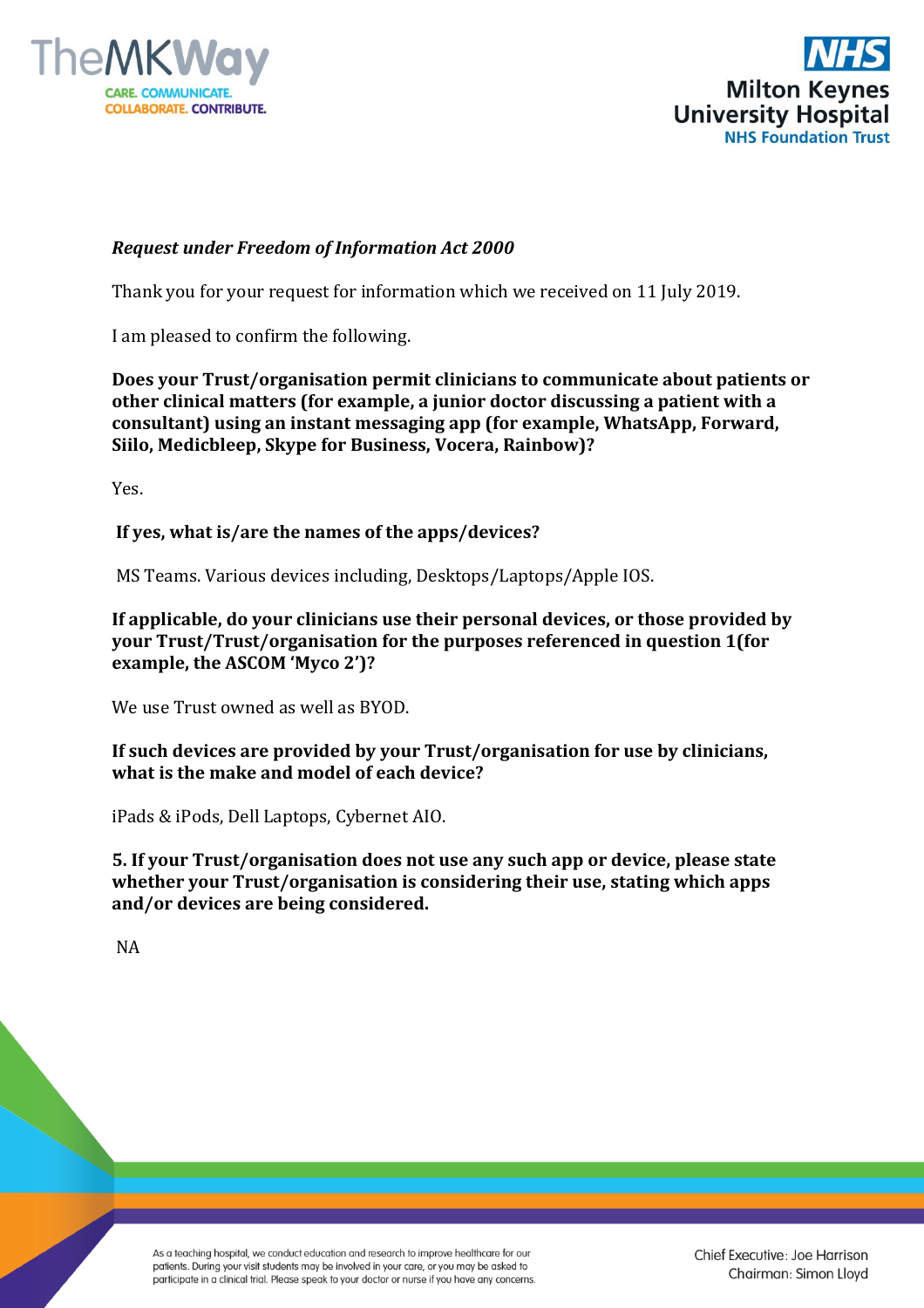



**6. Please state whether your Trust/organisation has an instant messaging, or related policy.**

Yes.

## **7. Please attach your Trust/organisation's instant messaging, or related policy.**

This information can be found on the MKUH website: <https://www.mkuh.nhs.uk/about-us/public-documents/trust-policies>

## **8. Please state whether your Trust/organisation has carried out a Data Protection Impact Assessment (DPIA) for:**

**Instant messaging generally for the purposes mentioned in question 1.**

No

**Specific instant messaging apps/devices (each, if more than one) for the purposes mentioned in question 1.** 

No

**9. Please enclose the DPIAs referred to in question 8.** 

N/A

**10. If not included in your DPIA, please enclose your standard operating procedure and/or policies which specify how information is separated and, if necessary, extracted from the apps/devices where:** 

**A valid access request (e.g. patients, police etc.) is made for all patient information contained on the apps/devices.**

N/A (all data regarding patients would be transferred to medical records as per the IG policy)

**A valid access request is made for the personal data of a user of the apps/devices.**